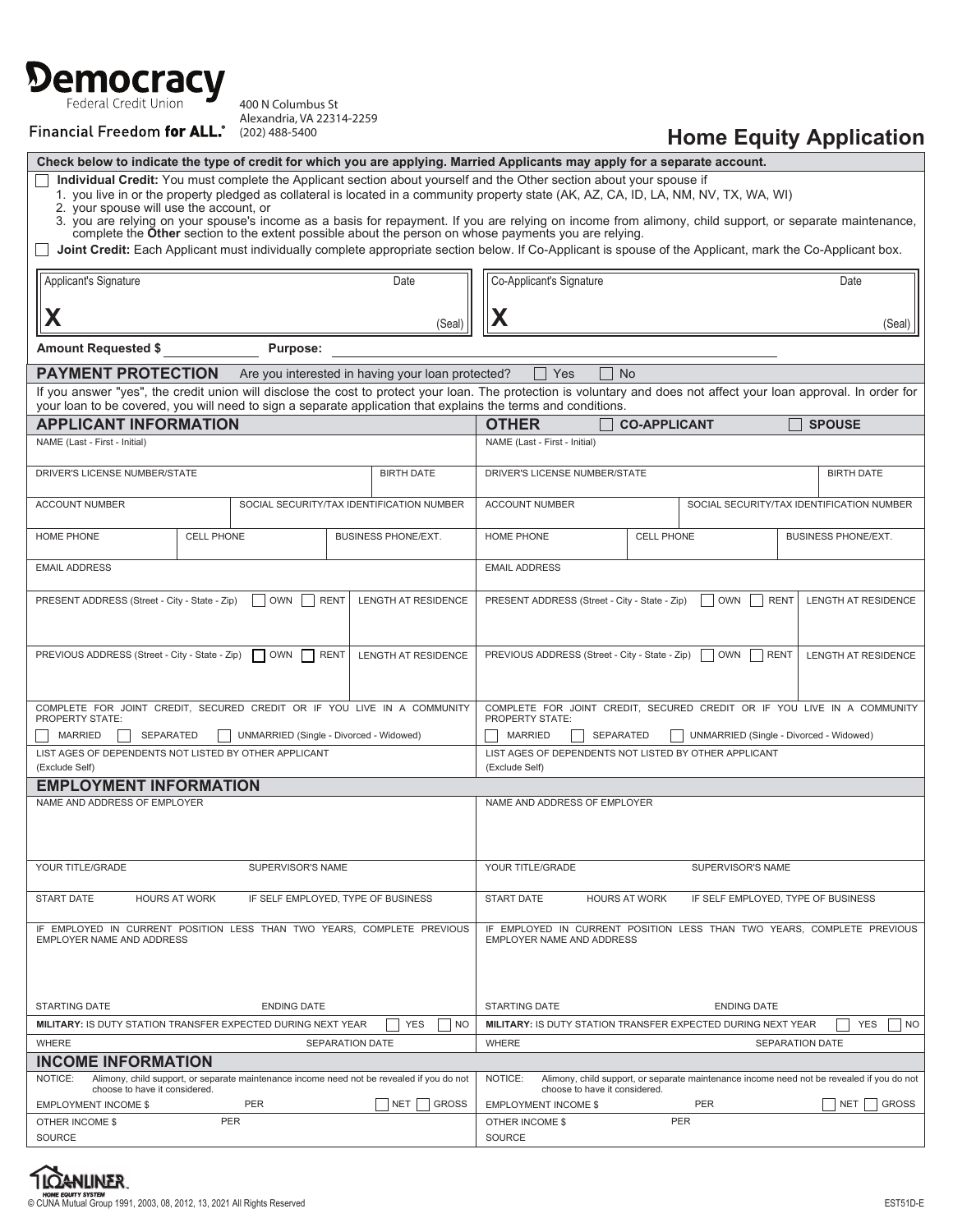|                                                                                                                                                                                                   | <b>REFERENCES</b> (Please include Street, City, State and Zip Code)                                  |                                                                                                      |                                                                                                                       |                                                          |  |                   |                                                  |                  |              |  |  |
|---------------------------------------------------------------------------------------------------------------------------------------------------------------------------------------------------|------------------------------------------------------------------------------------------------------|------------------------------------------------------------------------------------------------------|-----------------------------------------------------------------------------------------------------------------------|----------------------------------------------------------|--|-------------------|--------------------------------------------------|------------------|--------------|--|--|
| NAME AND ADDRESS OF NEAREST RELATIVE NOT LIVING WITH YOU                                                                                                                                          |                                                                                                      |                                                                                                      |                                                                                                                       | NAME AND ADDRESS OF NEAREST RELATIVE NOT LIVING WITH YOU |  |                   |                                                  |                  |              |  |  |
|                                                                                                                                                                                                   |                                                                                                      |                                                                                                      |                                                                                                                       |                                                          |  |                   |                                                  |                  |              |  |  |
|                                                                                                                                                                                                   |                                                                                                      |                                                                                                      |                                                                                                                       |                                                          |  |                   |                                                  |                  |              |  |  |
|                                                                                                                                                                                                   |                                                                                                      |                                                                                                      |                                                                                                                       |                                                          |  |                   |                                                  |                  |              |  |  |
| <b>RELATIONSHIP</b>                                                                                                                                                                               | HOME PHONE                                                                                           | <b>RELATIONSHIP</b>                                                                                  |                                                                                                                       |                                                          |  | <b>HOME PHONE</b> |                                                  |                  |              |  |  |
| <b>PROPERTY</b>                                                                                                                                                                                   | (Please include Principal Dwelling, Second Home, Vacation, Investment, etc.)                         |                                                                                                      |                                                                                                                       |                                                          |  |                   |                                                  |                  |              |  |  |
| <b>PROPERTY TYPE</b>                                                                                                                                                                              | LIST PROPERTIES THAT YOU OWN AND ADDRESS OF PROPERTY                                                 |                                                                                                      |                                                                                                                       | <b>MARKET VALUE</b>                                      |  |                   | PLEDGED AS COLLATERAL<br><b>FOR ANOTHER LOAN</b> | <b>APPLICANT</b> | <b>OTHER</b> |  |  |
|                                                                                                                                                                                                   |                                                                                                      |                                                                                                      | \$                                                                                                                    |                                                          |  | <b>YES</b>        | <b>NO</b>                                        | □                | ட            |  |  |
|                                                                                                                                                                                                   |                                                                                                      |                                                                                                      |                                                                                                                       |                                                          |  | <b>YES</b>        | <b>NO</b>                                        | $\Box$           |              |  |  |
|                                                                                                                                                                                                   |                                                                                                      |                                                                                                      | \$                                                                                                                    |                                                          |  |                   |                                                  |                  | $\Box$       |  |  |
|                                                                                                                                                                                                   |                                                                                                      |                                                                                                      | \$                                                                                                                    |                                                          |  | <b>YES</b>        | <b>NO</b>                                        | Г                |              |  |  |
| WHAT IS THE PROPERTY THAT WILL BE GIVEN AS SECURITY?<br>List every lien associated with this property below. A lien is a legal claim filed against property as security for payment of<br>a debt. |                                                                                                      | IS ANYONE OTHER THAN YOUR SPOUSE A PART OWNER OF<br><b>THIS</b><br>PROPERTY?<br><b>YES</b><br>$ $ NO |                                                                                                                       |                                                          |  |                   |                                                  |                  |              |  |  |
|                                                                                                                                                                                                   |                                                                                                      |                                                                                                      | IS THIS PROPERTY THE APPLICANT'S ADDRESS LISTED IN THE "APPLICANT                                                     |                                                          |  |                   |                                                  |                  |              |  |  |
| FIRST MORTGAGE HELD BY                                                                                                                                                                            |                                                                                                      |                                                                                                      | INFORMATION" SECTION?                                                                                                 |                                                          |  |                   |                                                  |                  |              |  |  |
|                                                                                                                                                                                                   | PRESENT BALANCE \$                                                                                   |                                                                                                      | <b>YES</b><br><b>NO</b>                                                                                               |                                                          |  |                   |                                                  |                  |              |  |  |
|                                                                                                                                                                                                   | OTHER LIENS (Liens include mortgages, deeds of trust, land contracts, judgments and past due taxes): |                                                                                                      |                                                                                                                       |                                                          |  |                   |                                                  |                  |              |  |  |
|                                                                                                                                                                                                   | PRESENT BALANCE \$                                                                                   |                                                                                                      |                                                                                                                       |                                                          |  |                   |                                                  |                  |              |  |  |
| <b>ASSETS</b>                                                                                                                                                                                     | (Please include Auto, Boat, Stocks, Bonds, Cash, etc.)                                               |                                                                                                      |                                                                                                                       |                                                          |  |                   |                                                  |                  |              |  |  |
| <b>ASSET DESCRIPTION</b>                                                                                                                                                                          | LIST LOCATION OF ASSET OR FINANCIAL INSTITUTION                                                      |                                                                                                      | <b>OWNED BY</b><br><b>MARKET VALUE/</b><br>PLEDGED AS COLLATERAL<br><b>FOR ANOTHER LOAN</b><br><b>PRESENT BALANCE</b> |                                                          |  |                   |                                                  |                  |              |  |  |
|                                                                                                                                                                                                   |                                                                                                      |                                                                                                      |                                                                                                                       |                                                          |  |                   |                                                  | <b>APPLICANT</b> | <b>OTHER</b> |  |  |
|                                                                                                                                                                                                   |                                                                                                      |                                                                                                      | \$                                                                                                                    |                                                          |  | <b>YES</b>        | <b>NO</b>                                        | ⊔                | □            |  |  |
|                                                                                                                                                                                                   |                                                                                                      |                                                                                                      | \$                                                                                                                    |                                                          |  | <b>YES</b>        | <b>NO</b>                                        | □                | □            |  |  |
|                                                                                                                                                                                                   |                                                                                                      |                                                                                                      | \$                                                                                                                    |                                                          |  | <b>YES</b>        | <b>NO</b>                                        | П                | $\Box$       |  |  |
|                                                                                                                                                                                                   |                                                                                                      |                                                                                                      | \$                                                                                                                    |                                                          |  | <b>YES</b>        | N <sub>O</sub>                                   | П                | □            |  |  |
|                                                                                                                                                                                                   |                                                                                                      |                                                                                                      | \$                                                                                                                    |                                                          |  | <b>YES</b>        | <b>NO</b>                                        | □                | $\Box$       |  |  |
|                                                                                                                                                                                                   |                                                                                                      |                                                                                                      | \$                                                                                                                    |                                                          |  | <b>YES</b>        | <b>NO</b>                                        | □                | $\Box$       |  |  |
|                                                                                                                                                                                                   |                                                                                                      |                                                                                                      | \$                                                                                                                    |                                                          |  | <b>YES</b>        | <b>NO</b>                                        | П                | $\Box$       |  |  |
|                                                                                                                                                                                                   |                                                                                                      |                                                                                                      |                                                                                                                       |                                                          |  |                   |                                                  |                  |              |  |  |
| <b>DEBTS</b>                                                                                                                                                                                      | (Please include Auto Loans, Credit Cards, Second Mortgages, Home Association Dues, etc.)             |                                                                                                      |                                                                                                                       |                                                          |  |                   |                                                  | <b>OWNED BY</b>  |              |  |  |
| <b>DEBT</b>                                                                                                                                                                                       | CREDITOR NAME OTHER THAN THIS CREDIT UNION<br>(Attach additional sheet(s) if necessary)              | <b>INTEREST RATE</b>                                                                                 |                                                                                                                       | PRESENT BALANCE                                          |  |                   | <b>MONTHLY PAYMENT</b>                           | <b>APPLICANT</b> | <b>OTHER</b> |  |  |
| <b>RENT</b>                                                                                                                                                                                       |                                                                                                      |                                                                                                      |                                                                                                                       |                                                          |  |                   |                                                  |                  |              |  |  |
| FIRST MORTGAGE                                                                                                                                                                                    |                                                                                                      |                                                                                                      | $\%$                                                                                                                  | \$                                                       |  |                   |                                                  | □                | $\Box$       |  |  |
|                                                                                                                                                                                                   |                                                                                                      |                                                                                                      |                                                                                                                       |                                                          |  | \$                |                                                  |                  |              |  |  |
| $($ lncl. Tax & lns. $)$                                                                                                                                                                          |                                                                                                      |                                                                                                      |                                                                                                                       |                                                          |  |                   |                                                  |                  |              |  |  |
|                                                                                                                                                                                                   |                                                                                                      |                                                                                                      | $\%$                                                                                                                  | \$                                                       |  | \$                |                                                  | $\Box$           | □            |  |  |
|                                                                                                                                                                                                   |                                                                                                      |                                                                                                      | %                                                                                                                     | \$                                                       |  | \$                |                                                  |                  |              |  |  |
|                                                                                                                                                                                                   |                                                                                                      |                                                                                                      |                                                                                                                       |                                                          |  |                   |                                                  | $\Box$           | $\Box$       |  |  |
|                                                                                                                                                                                                   |                                                                                                      |                                                                                                      | $\%$                                                                                                                  | \$                                                       |  | \$                |                                                  | $\Box$           | □            |  |  |
|                                                                                                                                                                                                   |                                                                                                      |                                                                                                      | $\%$                                                                                                                  | \$                                                       |  | \$                |                                                  | $\Box$           | $\Box$       |  |  |
|                                                                                                                                                                                                   |                                                                                                      |                                                                                                      | $\%$                                                                                                                  | \$                                                       |  | \$                |                                                  | □                | □            |  |  |
|                                                                                                                                                                                                   |                                                                                                      |                                                                                                      | $\%$                                                                                                                  | \$                                                       |  | \$                |                                                  | $\Box$           | □            |  |  |
|                                                                                                                                                                                                   |                                                                                                      |                                                                                                      | $\%$                                                                                                                  | \$                                                       |  | \$                |                                                  | $\Box$           | $\Box$       |  |  |
|                                                                                                                                                                                                   |                                                                                                      |                                                                                                      |                                                                                                                       | \$                                                       |  | \$                |                                                  |                  |              |  |  |
|                                                                                                                                                                                                   |                                                                                                      |                                                                                                      | $\%$                                                                                                                  |                                                          |  |                   |                                                  | □                | □            |  |  |
|                                                                                                                                                                                                   |                                                                                                      |                                                                                                      | $\%$                                                                                                                  | \$                                                       |  | \$                |                                                  | □                | □            |  |  |
|                                                                                                                                                                                                   |                                                                                                      |                                                                                                      | $\%$                                                                                                                  | \$                                                       |  | \$                |                                                  | $\Box$           | $\Box$       |  |  |
|                                                                                                                                                                                                   |                                                                                                      |                                                                                                      | $\%$                                                                                                                  | \$                                                       |  | \$                |                                                  | $\Box$           | $\Box$       |  |  |
| CHECKED:                                                                                                                                                                                          | LIST ANY NAMES UNDER WHICH YOUR CREDIT REFERENCES AND CREDIT HISTORY CAN BE                          | <b>TOTALS</b>                                                                                        |                                                                                                                       | \$                                                       |  | \$                |                                                  |                  |              |  |  |
| <b>FINANCIAL INFORMATION</b>                                                                                                                                                                      | These questions apply to both Applicant and Other.                                                   |                                                                                                      |                                                                                                                       | <b>APPLICANT</b>                                         |  | <b>OTHER</b>      |                                                  |                  |              |  |  |
|                                                                                                                                                                                                   | IF A "YES" ANSWER IS GIVEN TO A QUESTION, EXPLAIN ON AN ATTACHED SHEET                               |                                                                                                      |                                                                                                                       | <b>YES</b><br>NO.                                        |  | <b>YES</b>        | <b>NO</b>                                        |                  |              |  |  |
| DO YOU HAVE ANY OUTSTANDING JUDGMENTS?                                                                                                                                                            |                                                                                                      |                                                                                                      |                                                                                                                       | $\Box$<br>$\Box$                                         |  | □                 | □                                                |                  |              |  |  |
|                                                                                                                                                                                                   | HAVE YOU EVER FILED FOR BANKRUPTCY OR HAD A DEBT ADJUSTMENT PLAN CONFIRMED UNDER CHAPTER 13?         |                                                                                                      |                                                                                                                       | $\Box$<br>$\Box$                                         |  |                   | $\Box$                                           |                  |              |  |  |
|                                                                                                                                                                                                   | HAVE YOU HAD PROPERTY FORECLOSED UPON OR GIVEN A DEED IN LIEU OF FORECLOSURE IN THE LAST 7 YEARS?    |                                                                                                      |                                                                                                                       | $\Box$                                                   |  |                   | $\Box$                                           |                  |              |  |  |
| ARE YOU A PARTY IN A LAWSUIT?                                                                                                                                                                     |                                                                                                      |                                                                                                      |                                                                                                                       | $\Box$                                                   |  |                   |                                                  |                  |              |  |  |
| ARE YOU OTHER THAN A U.S. CITIZEN OR PERMANENT RESIDENT ALIEN?                                                                                                                                    |                                                                                                      |                                                                                                      |                                                                                                                       |                                                          |  |                   |                                                  |                  |              |  |  |
| IS YOUR INCOME LIKELY TO DECLINE IN THE NEXT TWO YEARS?                                                                                                                                           |                                                                                                      |                                                                                                      |                                                                                                                       |                                                          |  | 00000             | h<br>DD D                                        |                  |              |  |  |
|                                                                                                                                                                                                   | ARE YOU A CO-MAKER, CO-SIGNER OR GUARANTOR ON ANY LOAN NOT LISTED ABOVE?                             |                                                                                                      |                                                                                                                       | 2000D<br>日日日                                             |  | $\Box$            | $\Box$                                           |                  |              |  |  |
| FOR WHOM (Name of Others Obligated on Loan):                                                                                                                                                      |                                                                                                      | TO WHOM (Name of Creditor):                                                                          |                                                                                                                       |                                                          |  |                   |                                                  |                  |              |  |  |